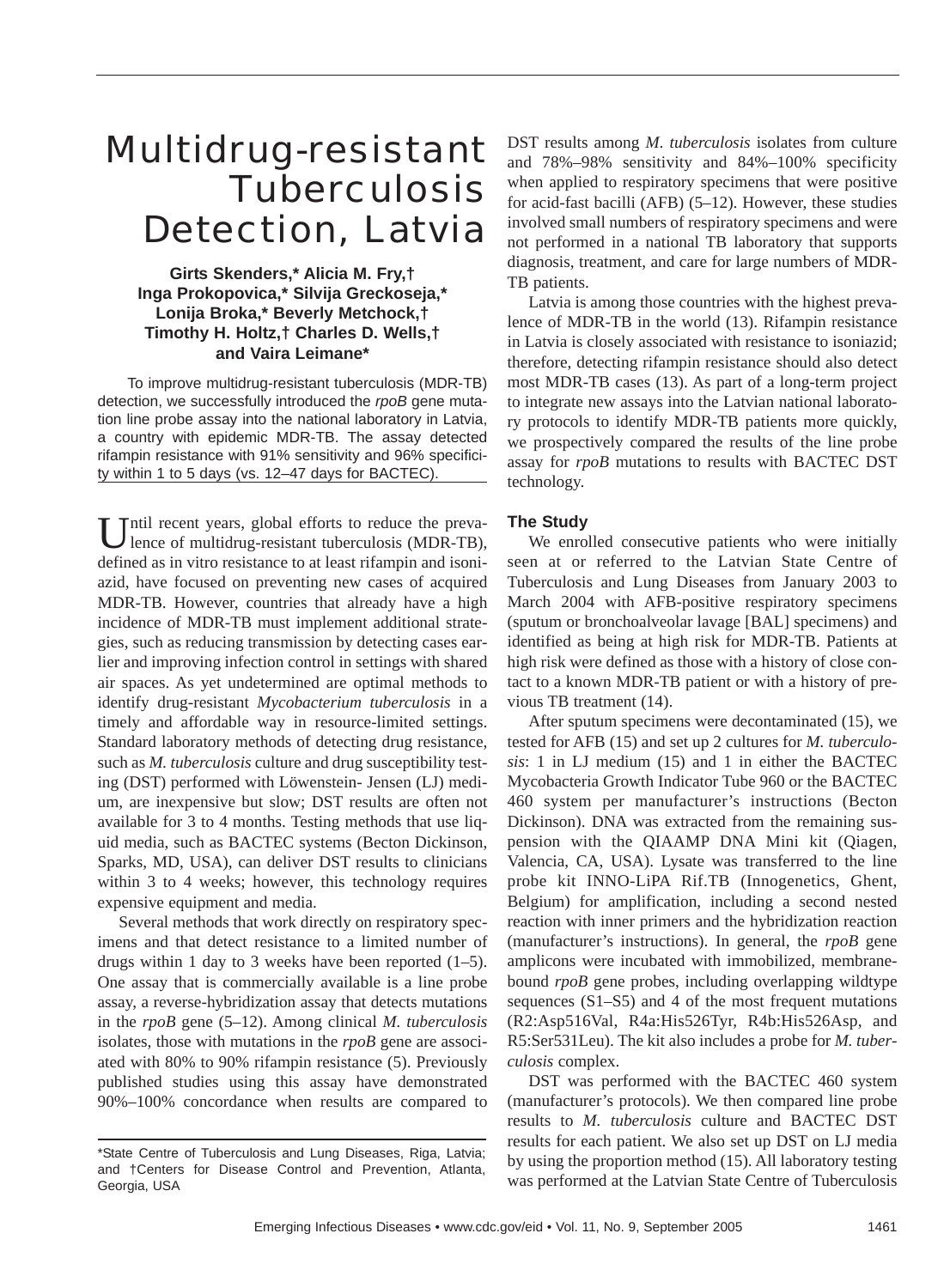## **DISPATCHES**

and Lung Diseases, Riga, Latvia. Line probe results were not provided to physicians. Patient identifiers were removed before analysis. The protocol underwent institutional ethical review by the Latvian State Centre of Tuberculosis and Lung Diseases, was determined not to be human subjects research, and was approved as programmatic evaluation by the Centers for Disease Control and Prevention.

In total, 89 (37%) of 243 patients who met the case definition for being at high risk for MDR-TB had AFB-positive respiratory specimens; 77 (87%) were sputum specimens, and 12 (13%) were BAL specimens. *M. tuberculosis* isolates grew in BACTEC cultures from 86 (97%) of the AFB-positive specimens. Mycobacteria other than *M. tuberculosis* were identified in 3 of the remaining BACTEC cultures. No dual infections were found. *M. tuberculosis* complex was also detected by line probe assay in 86 specimens, although for 2 patients *M. tuberculosis* grew in respiratory specimens in BACTEC cultures but was not detected by the line probe assay, and 2 specimens that were positive for *M. tuberculosis* complex by line probe assay did not grow in BACTEC but did grow on LJ media. These isolates were injected into the BACTEC 460 system for DST. The line probe assay correctly separated *M. tuberculosis* complex and nontuberculosis mycobacteria.

The line probe assay had good sensitivity, high specificity, and positive predictive value and negative predictive value for rifampin resistance compared to BACTEC (Table 1). Among the isolates resistant to rifampin by BACTEC DST, the *rpoB* mutations detected by the line probe included 20 (61%) R5 (Ser531Leu), 8 (24%) R2 (Asp516Val), 1 (3%) R4b (His526Asp), and 1 (3%) ∆S5 (absence of hybridization to 1 wildtype sequence). One rifampin BACTEC DST-susceptible isolate had a line probe result read as ∆S1, ∆S2 (absence of hybridization to 2 wildtype sequences).

Most patients considered high risk for MDR-TB had resistance to at least 1 drug (Table 2). Rifampin resistance was highly correlated with classification as MDR-TB; 32 (97%) of 33 patients with rifampin resistance had MDR-TB. The predictive value of the line probe *rpoB* mutation result for MDR-TB was 91% (95% confidence interval 92–100).

The line probe assay performed directly on DNA extracted from respiratory specimens gave quicker results for rifampin resistance (median  $=$  4 days, range 1–5) than other methods (BACTEC 460 median = 28 days, range 12–47; LJ median  $=$  58 days, range 47–65). While DST results from the BACTEC liquid culture system were available considerably faster than were results from LJ media, *rpoB* gene mutation results were available in <1 week.

| Table 1. Comparison of results from line probe assay for rpoB  |
|----------------------------------------------------------------|
| gene mutations to rifampin susceptibility results on acid-fast |
| bacilli-positive respiratory specimens*+                       |

|                       | BACTEC 460 System  |             |
|-----------------------|--------------------|-------------|
| Line probe rpoB       |                    | Rifampin-   |
| gene mutation results | Rifampin-resistant | susceptible |
| Resistant             | 31                 |             |
| Susceptible           |                    | 52          |
| No amplification      |                    |             |

\*N = 88; Includes 86 Mycobacterium tuberculosis isolates from BACTEC plus 2 isolates that grew on Löwenstein-Jensen media. +Compared to results from BACTEC drug susceptibility testing, the line probe assay had a sensitivity of 91% (95% confidence interval [CI] 83-99) and a specificity of 96% (95% CI 92-100). The positive predictive value of the line probe rpoB mutation result for rifampin resistance was 94% (95%)

CI 88-100), and the negative predictive value was 96% (95% CI 92-100).

#### **Conclusions**

In Latvia, where nearly 40% of patients had a history of TB treatment and 10% of all new patients without a history of treatment have MDR-TB (13,14), integrating a line probe assay for *rpoB* gene mutations into regular laboratory services could enhance MDR-TB control efforts. Results from this study demonstrated that in persons considered at high risk for MDR-TB, the line probe assay detected rifampin resistance with 91% sensitivity and 97% specificity on respiratory specimens within 1 to 5 days of specimen collection in a busy clinical laboratory. Additionally, 91% of patients at high risk for MDR-TB, with line probe assay results consistent with *rpoB* mutations, were ultimately confirmed as having MDR-TB.

In addition, we compared the timeliness of acquiring rifampin DST results between a liquid and solid media system and a line probe assay. Although liquid media were considerably faster than solid media, the line probe assay for *rpoB* mutations performed directly on respiratory specimens gave results consistent with MDR in <1 week.

Therefore, integrating the use of the line probe assay on AFB-positive respiratory specimens into the Latvian national laboratory could permit much earlier segregation and isolation of infectious patients who have a high

| Table 2. Drug-susceptibility profiles for patients at high risk for<br>MDR-TB with acid-fast bacilli-positive respiratory specimens*† |           |  |
|---------------------------------------------------------------------------------------------------------------------------------------|-----------|--|
| Drug resistance                                                                                                                       | No. (%)   |  |
| None                                                                                                                                  | 35(40.0)  |  |
| Any resistance                                                                                                                        | 52 (60.0) |  |
| Rifampin (total)                                                                                                                      | 34 (38.6) |  |
| Mono-rifampin                                                                                                                         | 1(1.1)    |  |
| MDR (total)                                                                                                                           | 33(37.5)  |  |
| R.H                                                                                                                                   | 2(2.3)    |  |
| R. H. S                                                                                                                               | 17 (19.3) |  |
| R. H. S. E                                                                                                                            | 14 (15.9) |  |
| Isoniazid (total)                                                                                                                     | 52 (59)   |  |
| Mono-isoniazid                                                                                                                        | 5(5.7)    |  |
| H, S                                                                                                                                  | 14 (15.9) |  |

\*N = 88; includes 86 Mycobacterium tuberculosis isolates from BACTEC plus 2 isolates that grew on Löwenstein-Jensen media.

†R, rifampin; H, isoniazid; S, streptomycin; E, ethambutol; MDR-TB, multidrug-resistant tuberculosis.